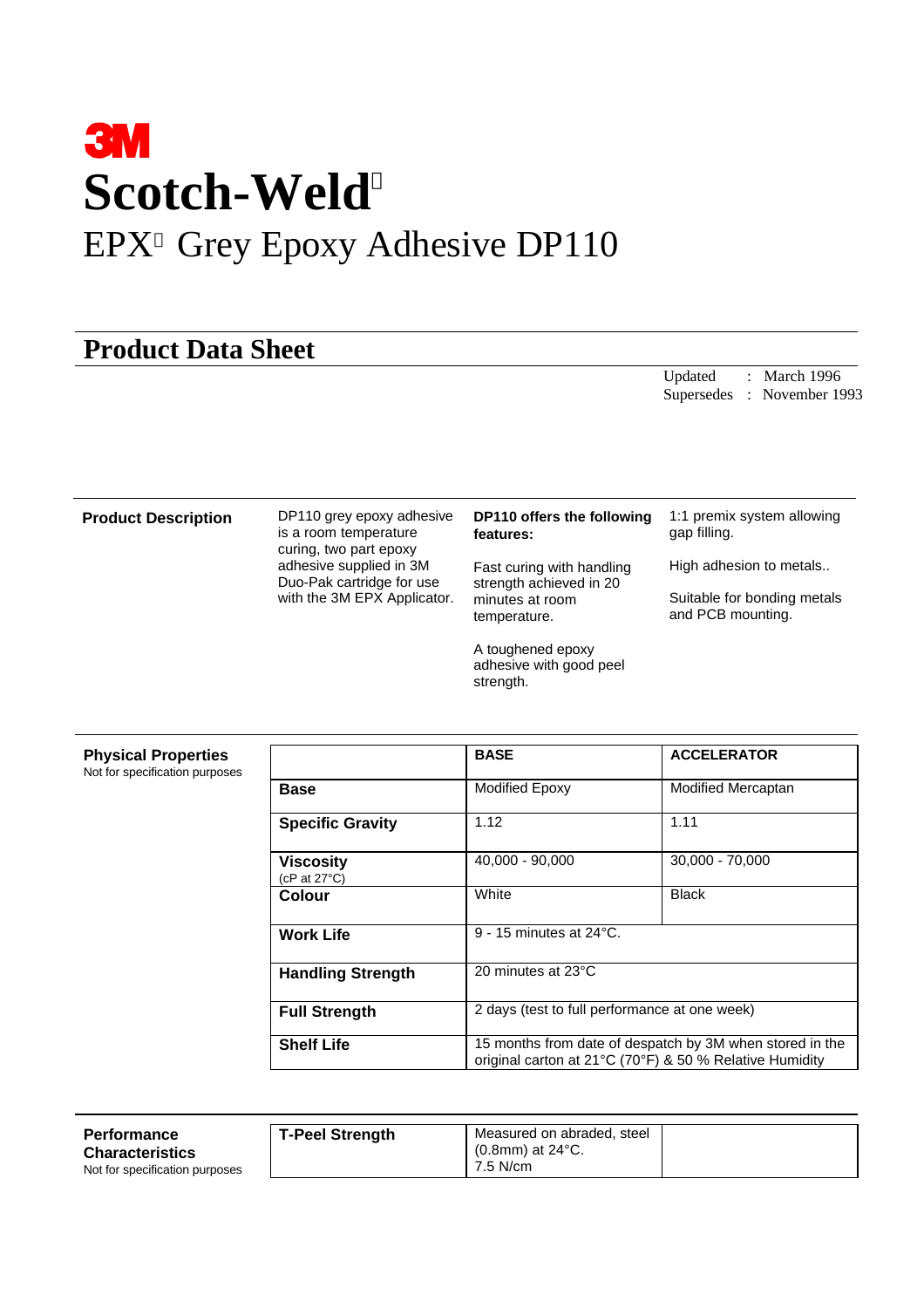Date: March 1996 EPX Grey Epoxy Adhesive DP110

| <b>Performance</b><br><b>Characteristics (Cont)</b><br>Not for specification purposes | <b>Overlap Shear Strength</b>                                                                         | The following strength<br>values were obtained with<br>DP110 grey when tested<br>after 5 day cure cycle at<br>24°C. |                                 | Substrates solvent wiped,<br>abraded and solvent wiped<br>prior to bonding.    |                             |                              |     |
|---------------------------------------------------------------------------------------|-------------------------------------------------------------------------------------------------------|---------------------------------------------------------------------------------------------------------------------|---------------------------------|--------------------------------------------------------------------------------|-----------------------------|------------------------------|-----|
|                                                                                       |                                                                                                       |                                                                                                                     | <b>MPa</b>                      |                                                                                | psi                         |                              |     |
|                                                                                       |                                                                                                       |                                                                                                                     |                                 |                                                                                |                             |                              |     |
|                                                                                       | <b>Galvanised Steel</b><br><b>Cold Rolled Steel</b>                                                   |                                                                                                                     | 17.9<br>17.2                    |                                                                                |                             | 2600<br>2500                 |     |
|                                                                                       | FPL Etched Aluminium<br>Copper                                                                        |                                                                                                                     | 24.1<br>12.1                    |                                                                                |                             | 2300<br>1750                 |     |
|                                                                                       | <b>Stainless Steel</b>                                                                                |                                                                                                                     | 16.9                            |                                                                                | 2450                        |                              |     |
|                                                                                       | <b>Brass</b>                                                                                          |                                                                                                                     | 16.9                            |                                                                                |                             | 2450                         |     |
|                                                                                       | Acrylic                                                                                               |                                                                                                                     |                                 | 3.3                                                                            |                             | 390                          |     |
|                                                                                       | <b>PVC</b>                                                                                            |                                                                                                                     |                                 | 2.7                                                                            |                             | 480                          |     |
|                                                                                       | Polycarbonate                                                                                         |                                                                                                                     | 4.6<br>0.35                     |                                                                                |                             | 660                          |     |
|                                                                                       | Neoprene/Steel                                                                                        |                                                                                                                     |                                 |                                                                                |                             | 50                           |     |
|                                                                                       | SBR/Steel                                                                                             |                                                                                                                     |                                 | 0.55                                                                           |                             | 80                           |     |
|                                                                                       | <b>ABS</b>                                                                                            |                                                                                                                     |                                 | 4.7                                                                            |                             | 680                          |     |
|                                                                                       | <b>FRP</b>                                                                                            |                                                                                                                     | $9.7*$                          |                                                                                |                             | 1400*                        |     |
|                                                                                       |                                                                                                       |                                                                                                                     |                                 |                                                                                | * Denotes substrate failure |                              |     |
|                                                                                       |                                                                                                       |                                                                                                                     |                                 |                                                                                |                             |                              |     |
|                                                                                       | <b>Durability</b>                                                                                     | Percent of bond strength<br>remaining after exposure to<br>90% relative humidity/32°C                               |                                 | All materials were solvent<br>wiped/abraded/solvent<br>wiped prior to bonding. |                             |                              |     |
|                                                                                       | for 90 days.                                                                                          |                                                                                                                     |                                 |                                                                                |                             |                              |     |
|                                                                                       | Aluminium<br><b>ABS</b>                                                                               |                                                                                                                     | 100<br>B/A<br><b>FRP</b><br>100 |                                                                                |                             | Aluminium Primed with EC1945 | 100 |
|                                                                                       |                                                                                                       |                                                                                                                     |                                 |                                                                                |                             |                              | 60  |
|                                                                                       | 3M Primer EC1945 B/A was applied by dip-coating<br>Metals were 1.6mm thick<br>Plastics were 3mm thick |                                                                                                                     |                                 |                                                                                |                             |                              |     |
|                                                                                       |                                                                                                       |                                                                                                                     |                                 |                                                                                |                             |                              |     |
| <b>Electrical Properties</b>                                                          | <b>Dielectric Strength</b><br>$3.9 \times 10^{4}$<br>(Volts/mm)                                       |                                                                                                                     |                                 |                                                                                |                             |                              |     |
|                                                                                       |                                                                                                       |                                                                                                                     |                                 |                                                                                |                             |                              |     |
|                                                                                       | <b>Volume Resistivity</b><br>(Ohms/cm)                                                                |                                                                                                                     | $1.9 \times 10^{12}$            |                                                                                |                             |                              |     |
|                                                                                       |                                                                                                       |                                                                                                                     |                                 |                                                                                |                             |                              |     |
| <b>Thermal Properties</b>                                                             | <b>Thermal Conductivity</b>                                                                           | 0.180                                                                                                               |                                 |                                                                                |                             |                              |     |
|                                                                                       | W/m°C                                                                                                 |                                                                                                                     |                                 |                                                                                |                             |                              |     |
|                                                                                       | <b>Coefficient of Thermal</b>                                                                         |                                                                                                                     |                                 |                                                                                |                             |                              |     |
|                                                                                       | Expansion (cm/cm/°C)                                                                                  |                                                                                                                     |                                 |                                                                                |                             |                              |     |
|                                                                                       | - 50°C to 30°C                                                                                        | $80 \times 10^{-6}$                                                                                                 |                                 |                                                                                |                             |                              |     |
|                                                                                       | 50°C to 110°C                                                                                         | $200 \times 10^{-6}$                                                                                                |                                 |                                                                                |                             |                              |     |
|                                                                                       |                                                                                                       |                                                                                                                     |                                 |                                                                                |                             |                              |     |
| <b>Storage Conditions</b>                                                             | Store product at 16 to 27°C<br>for maximum storage life.<br>High temperatures reduce                  | Rotate stock on a "first in-<br>first out" basis.                                                                   |                                 |                                                                                |                             |                              |     |

normal storage life.